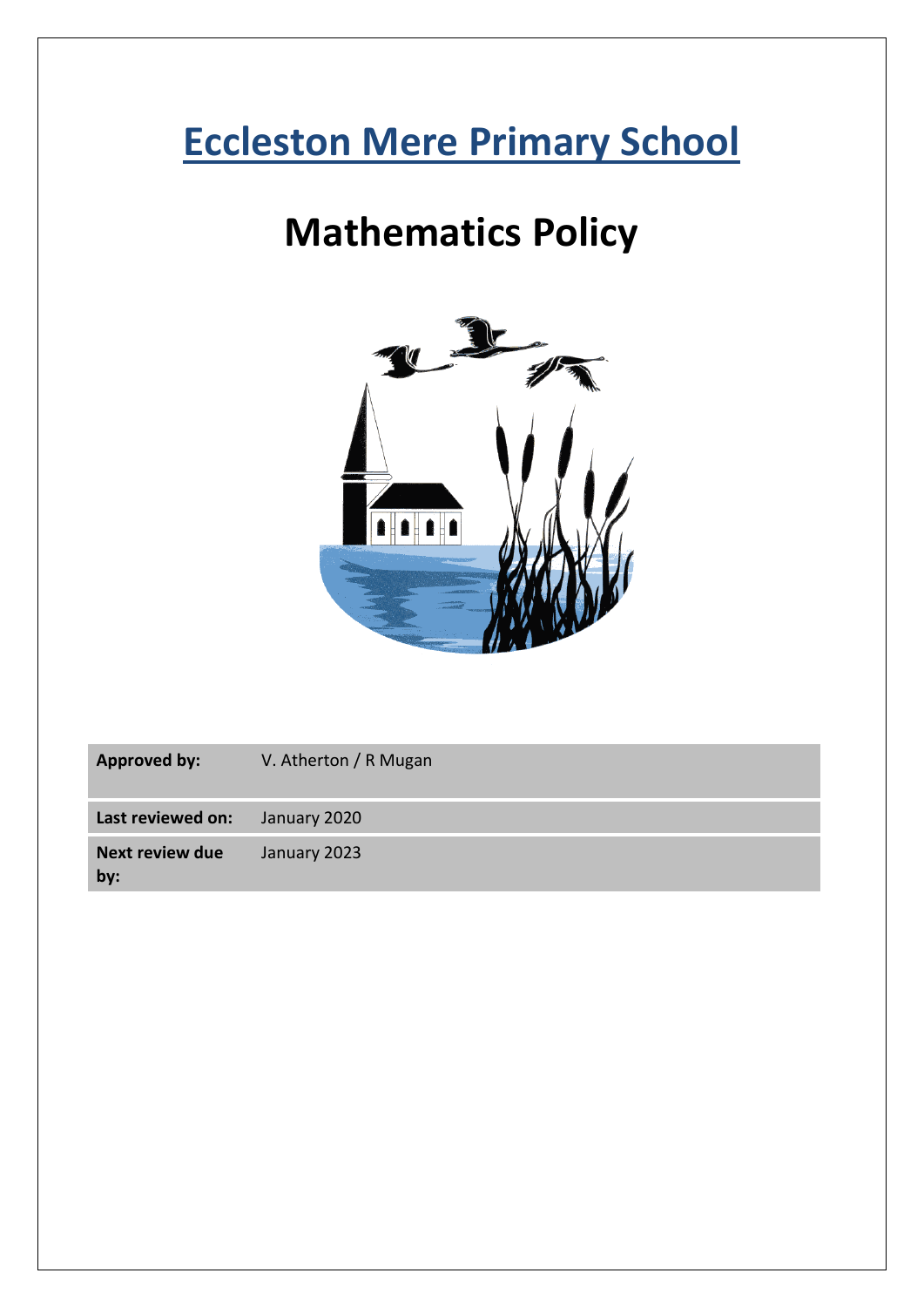At Eccleston Mere, our aim is for children to be active learners who feel confident and positive about their learning experience in Mathematics, and who develop independence, determination and perseverance. Through the delivery of a high-quality curriculum, and carefully planned lessons, we aim to equip our children with the key skills of fluency, reasoning and problem solving. We recognise and value the importance of Mathematics as an essential life skill which has a direct impact on children's future life chances. It is key to understanding the world and is an essential element of everyday life. Mathematics has its own inherent beauty; we aim to foster a sense of enjoyment and curiosity as children learn.

The Mathematics curriculum is organised into distinct topics. However, children should make rich connections across the different areas of study and make links between the different ideas. They should be taught how to apply their learning to solving mathematical problems and to solving problems in other subjects such as Science and Financial studies.

The key skills of fluency, reasoning and problem solving should be an integral part of children's learning.

**Fluency** encompasses the efficiency, accuracy and flexibility of skill and understanding. Efficient recall of fact and procedure enables a child to select effective strategies to problem solve. Accuracy depends on knowledge of number facts and number relationships. Flexibility enables movement between different contexts and representations, to recognise relationships and make connections.

**Reasoning** is about thinking mathematically; the action of thinking about something in a logical and sensible way. It involves making decisions and systematic thinking. Correct mathematical language is required to enable children to explain, convince, justify and prove their ideas and solutions.

**Problem solving** involves the application of understanding to a variety of routine and non-routine problems. This involves the direct teaching of problem solving skills such as breaking a problem into a series of smaller steps, trying different approaches and persevering.

We aim to develop a Mastery approach to the teaching and learning of mathematics. Mastering mathematics means children acquire a deep, long-term, secure and adaptable understanding of the subject. It enables children to have a solid conceptual understanding of the taught material which allows them to move on to more advanced skills and concepts. Teaching for mastery has 5 main ideas: coherence, fluency, representation and structure, variation and mathematical thinking. Central to a mastery approach are the core principles:

- Belief that all children can succeed in mathematics
- Children are taught through whole-class interactive teaching where the focus is on all children working on the same content. This ensures that all can master concepts before moving on.
- Misconceptions are identified quickly and addressed through early intervention.
- Lesson design identifies new content to be taught, key points for learning, the difficult points and a sequence of steps to build understanding.
- Procedural fluency and conceptual understanding are developed together with both supported by intelligent practice.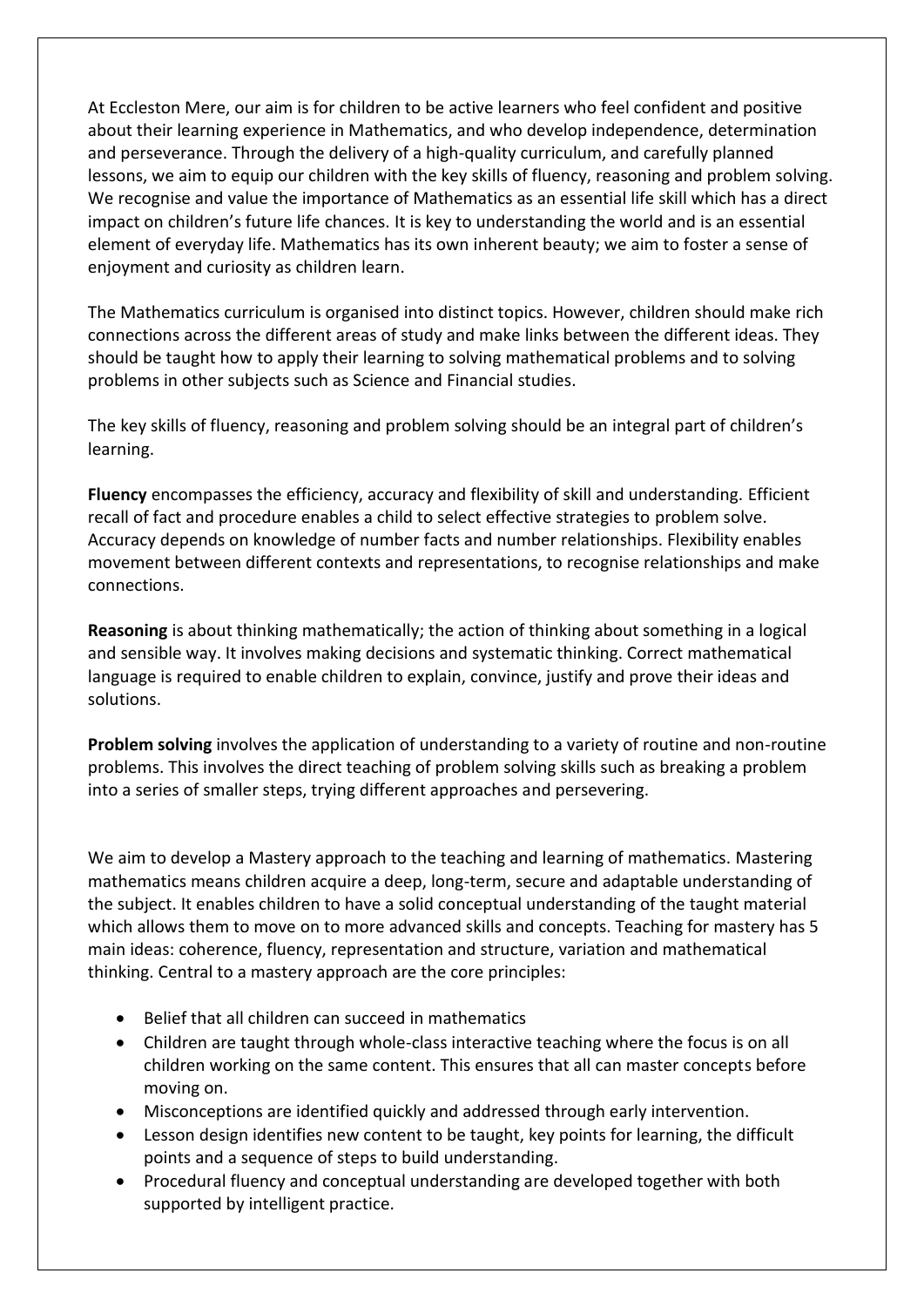- Significant time is given to developing deep knowledge of the key ideas with emphasis on structure and connections.
- Key facts such as number bonds and multiplication facts are learnt for automatic recall.

In EYFS, learning in mathematics centres on practical activities and a rich variety of mathematical experiences to develop understanding, thinking and problem solving. Planned activities provide opportunities to practice, use and understand number. Numicon is used to develop number concept and skill. The use of manipulatives and practical equipment enhance the understanding of quantity, relationships and spatial awareness.

KS1 and KS2 have daily mathematics lessons. We use the White Rose Mathematics Scheme as a guide for small steps for learning and for the distribution of topics across the year. Teachers use their knowledge of the children to plan effective lessons that draw upon a range of teaching resources and approaches including questioning, short tasks, explaining, modelling, demonstrating and discussing. A concrete – pictorial - abstract approach is used to develop deep and sustainable understanding. Children are initially taught how to use manipulatives and visual representations to support their learning. They are then encouraged to use these tools independently as needed. Children have opportunities to work collaboratively with their peers in pairs or small groups. They are expected to record their learning in a neat and organised way, and to use correct mathematical language to explain their ideas.

At KS1, the key focus is on developing confidence and mental fluency with whole numbers, counting and place value. This includes calculating with the four operations. They should develop their ability to recognise, describe, sort and compare shapes using related vocabulary. Teaching should involve using a range of measures to describe and compare different quantities. By the end of the Key Stage, children should know number bonds to 20 and be precise in using and understanding place value.

At lower KS2, the key focus is on ensuring that children become increasingly fluent with whole numbers and the four operations, including number facts and the concept of place value. They should develop efficient mental and written methods of calculation, and develop their ability to solve a range of problems, including with fractions and decimal place value. Children should be taught to draw shapes with increasing accuracy and use reasoning to analyse shapes and their properties. Teachers should ensure children measure with accuracy and make connections between measure and number. By the end of year 4, children should know their multiplication facts up to 12x and show precision and fluency in their work. Four additional 30-minute sessions per week are allocated for this purpose with Fast Maths used to aid the learning of multiplication facts.

For upper K2, the principal focus is to ensure that pupils extend their understanding of the number system and place value to include larger integers. They should develop the connections between multiplication and division with fractions, decimals, percentages and ratio. Children should develop their ability to solve a wider range of problems, including those that require efficient methods of written and mental calculation. The language of algebra is introduced to support the solving of problems. Teaching in geometry and measure should consolidate and extend knowledge developed in number. Children should classify shapes through their geometric properties and use the related vocabulary correctly. By the end of the KS, children should be fluent in written methods of calculation including long multiplication and division, and in working with fractions,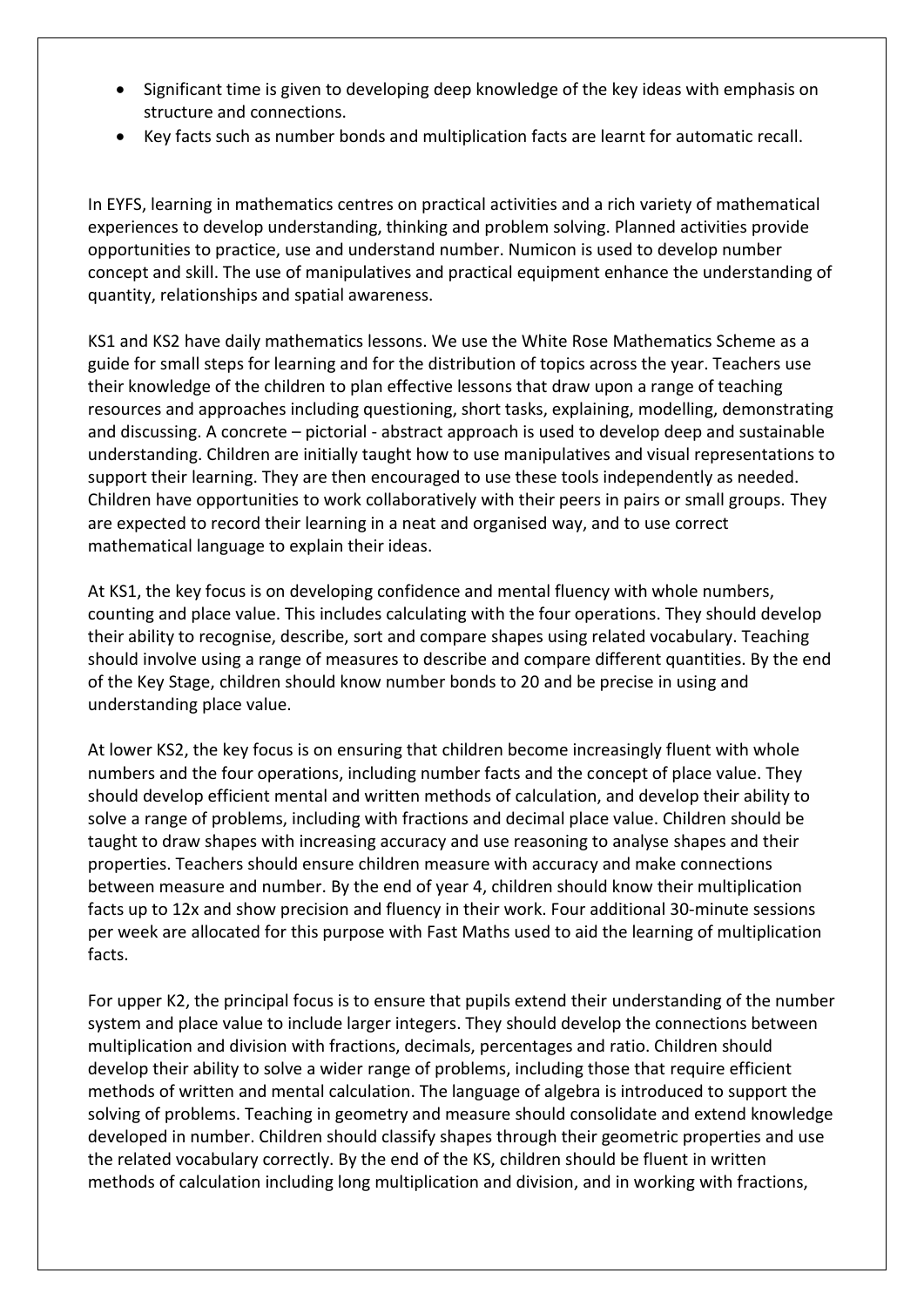decimals and percentages. Four additional 30-minutes per week are allocated for the development of fluency.

Mathematical vocabulary is essential for children's learning and their ability to explain their ideas. It should be explicitly taught within each topic. Children are expected to read, spell and pronounce vocabulary with accuracy and precision, according to age.

### **Evidencing**

Work is evidenced in mathematics books and folders. Books are monitored each term by the subject lead and the SLT. Staff are given feedback on strengths and areas for development. This in turn feeds into the Subject Action Plan and the development plans for the school. Termly data from teacher assessment and NFER tests provide further evidence for pupil progress along with end of key stage NC assessments. (pupil voice provides additional evidence for the learning of mathematics)

#### **Assessment**

In Mathematics, learning is assessed daily to identify misunderstandings which are then addressed individually or with the whole class to ensure children are ready to progress with the next lesson. This is through careful questioning during the lesson as well as through assessing completed work. Staff conduct a pre-learning assessment at the start of each topic to indicate focus areas which may take the form of a discussion or more formal task. A post-learning assessment is then used to identify progress made and any gaps that may need addressing.

Children are assessed termly using NFER (previous NC tests are used in Year 6). The results of these are entered into the school's assessment system (FFT) along with a teacher assessment judgement. Both of these are used to monitor progress and inform pupil progress meetings which identify children who need targeting for additional support within class or who need a more focused intervention. National Testing is carried out at the end of KS1 and KS2. The results of which are analysed and inform future develop plans.

#### **Marking and Feedback**

Work is marked according to the school marking policy. Where possible, this takes place during the lesson to give immediate feedback and to assess learning. All work should be marked as soon as possible after the lesson to identify any misconceptions that need addressing prior to the start of the next lesson. There should be opportunities for self and peer marking. Marking should include positive comments. If the lesson objective has been met, the 'I can' statement should be ticked. Where needed, teacher guidance should be given to address errors or misconceptions. These may be addressed at the start of the next lesson if appropriate. Children should be given opportunity to correct their work for small errors. A challenge or extension question should be given at least once each week. This can be to consolidate current learning or to challenge thinking.